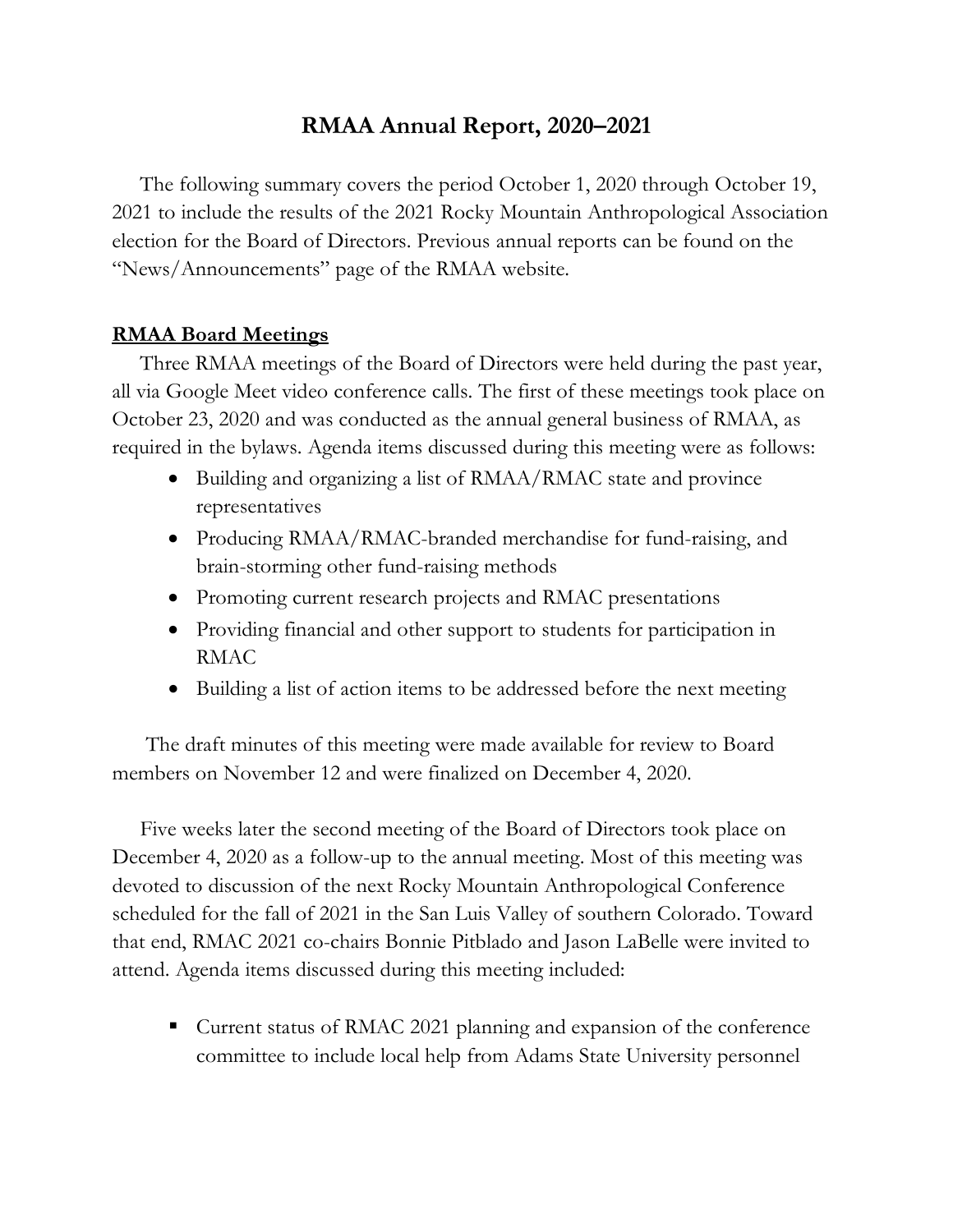- RMAC 2021 format and timing considering the on-going Covid-19 pandemic
- RMAC 2021 advertising and publicity outlets
- Potential RMAC 2021 activities beyond traditional paper and poster presentations, and field trips
- Promotion of RMAC 2021 to avocational archaeologists
- Group camping options for the conference
- Scheduling RMAC to avoid conflicts with other conferences
- Need for start-up funds in RMAC 2021 planning, and other RMAC-related fund-raising
- RMAC merchandising possibilities
- Field trip logistics such as busing vs. car-pooling
- Clarifications on the minutes of the previous board meeting

The draft minutes of this meeting were made available for review to Board members on December 12, 2020 and the final version was approved at the next meeting on August 13, 2021.

The third board meeting of the year occurred on August 13, 2021, immediately following the cancellation of RMAC 2021 planned for Alamosa, CO on September 9- 11, 2021. Agenda items discussed during this meeting were as follows:

- RMAA Treasurer's report
- RMAA/RMAC fundraising to replace lost revenues from cancelled conference registration fees
- RMAA Nominating Committee report and the upcoming election for the Board of Directors
- Finding a replacement for the retiring RMAA webmaster
- Consequences of cancelling RMAC 2021 including future coordination with the Great Basin Anthropological Conference (GBAC)
- $\triangleright$  Options for helping students find outlets for their posters submitted to the now-cancelled RMAC 2021

The draft minutes of this meeting were made available for review to Board members on September 13, 2021 and will be subject to approval by the Board at the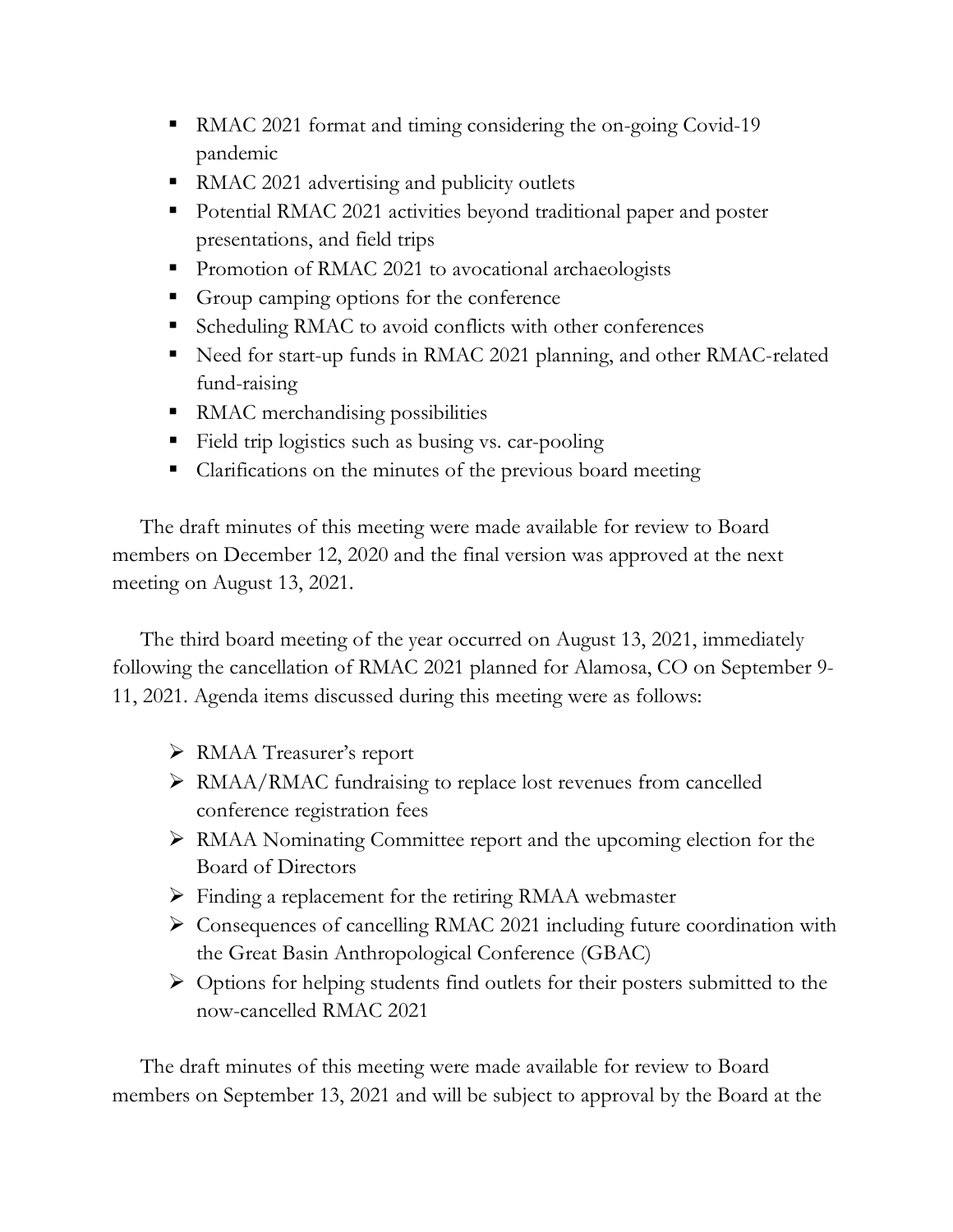annual meeting. In Article 2.7 of the RMAA bylaws, the annual meeting of the organization is to occur in September or October each year under normal circumstances. This year, the board agreed to hold the 2021 annual meeting on October 29, 2021, in an online format beginning at 10:00 am. Formal notification of this meeting was made via an emailed invitation to the Board of Directors and RMAC 2021 co-chairs on August 17.

## **RMAA Officers and Directors**

The eight Officers and Directors serving this past year were: Kenneth Cannon, President; Jennifer Borresen Lee, Vice-President; Spencer Pelton, Treasurer; Kevin Black, Secretary; and Directors Brian Andrews, Molly Boeka Cannon, William Eckerle, and Rebecca Sgouros. Four of those eight finished their current four-year terms—K. Cannon, Lee, Eckerle, and Andrews—and their positions opened for the election which ended on October 8, 2021.

Efforts to identify candidates to run for election to the Board of Directors intensified in mid-July. State and province representatives who had previously agreed to help with publicity were contacted at this point. The Nominating Committee, with help from other Directors, found seven people who agreed to run for the four opening positions on the Board. Kenneth Cannon, current RMAA President, volunteered to run for reelection. The other six candidates for the Board of Directors were Paul Buckner, Richard Currit, Beth Horton, Jena Sadd, Matt Stirn, and Aaron Whittenburg.

Director Rebecca Sgouros volunteered to organize a virtual election using the Mailchimp platform. At the August 13 Board meeting, the Directors agreed on a September 7 deadline date for close of nominations. Then, using a master list of about 770 email addresses compiled from multiple sources, on September 9 she distributed the ballot with the need for an opt-in reply (a Mailchimp requirement). Ultimately, by September 16, there were 124 positive replies to initiate a three-week balloting period. A follow-up reminder about the election was sent out on September 25.

Forty-four ballots were received by the October 8 deadline and, unfortunately, there was a tie vote between two candidates for the fourth position. Thus, the election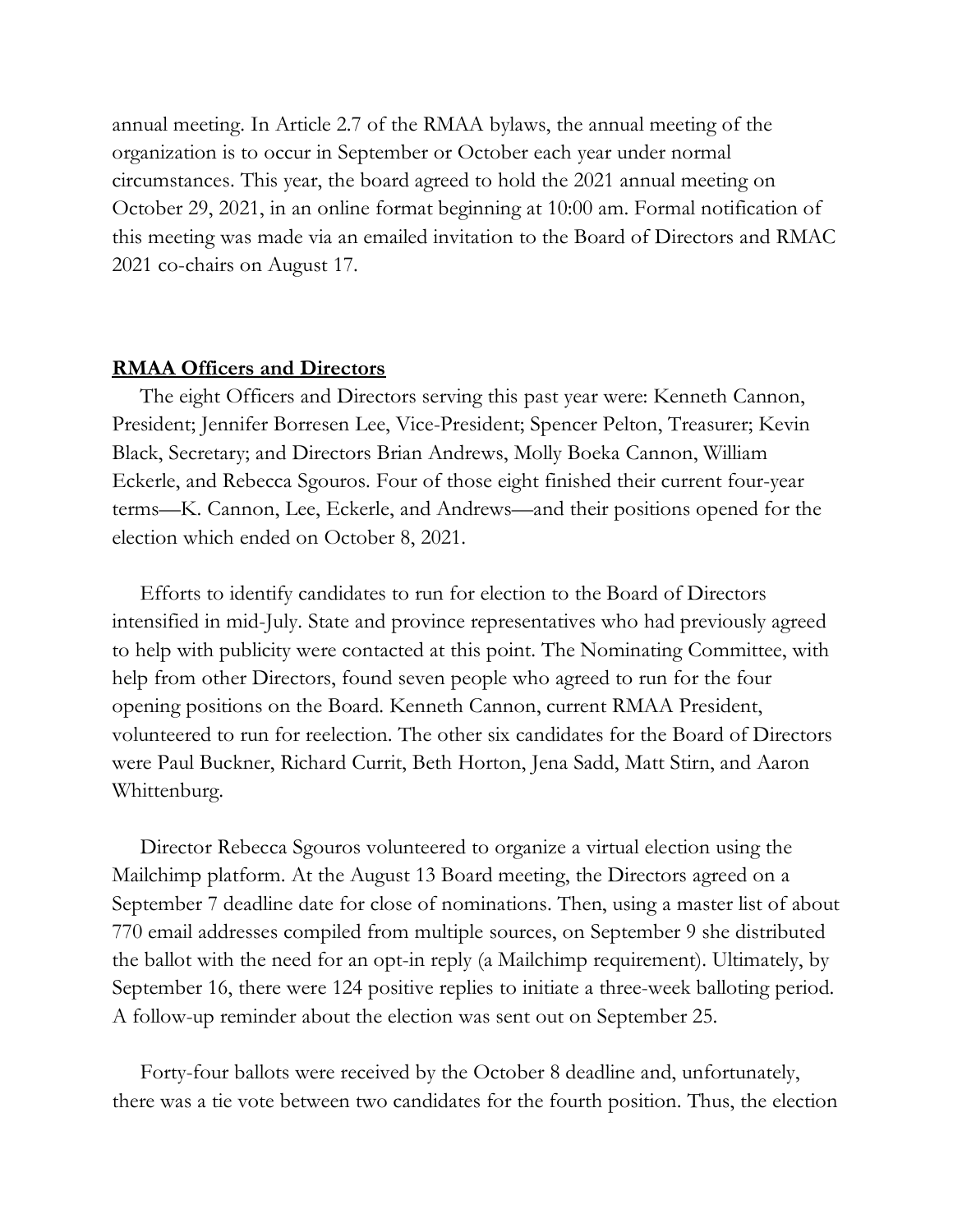deadline was extended to October 18, the additional votes cast having broken the tie. The four incoming Directors serving on the board for 2021-2025 will be Kenneth Cannon, Beth Horton, Jena Sadd, and Matt Stirn. Their first duties will commence at the annual general business meeting scheduled on October 29, 2021. The three unsuccessful candidates were notified of the results as well.

#### **RMAA Finances**

Spencer Pelton, RMAA Treasurer, provided an updated summary of annual financial activity on October 9. The checking account balance—on deposit in a US Bank in Laramie, WY—was \$12,879.44 as of October 1, 2020, and finished at \$11,998.45 on September 30, 2021. With the cancellation of RMAC 2021 before any expenditures were made, only four checks of \$100 or more were written during the year. The largest of these expenses was \$340 to Labenz and Associates for tax preparation services.

At the start of calendar year 2021, president Ken Cannon renewed RMAA's agreement with Labenz & Associates for tax services. The following month he received a request from Judy Wolf for a donation to help promote Wyoming Archaeological Awareness Month. The Board approved a donation of \$250, which was made in early March. In a similar vein, the Board was approached by Bonnie Pitblado about supporting the September 2022 International Mountain Conference to be held in Innsbruck, Austria. However, although several directors expressed tentative agreement on support for student attendance, no final action was taken.

In early September, the organizers of GBAC sent President Cannon a request for a donation to support their upcoming conference in Las Vegas, NV. After a brief discussion, the Board approved a donation of \$100. Finally, website management by David Rockwell was billed in the amount of \$220.99, paid on September 21.

#### **RMAA Bylaws**

At the start of the report period, the Bylaws document in effect was the updated version that had been approved by the Board of Directors on August 14, 2019 and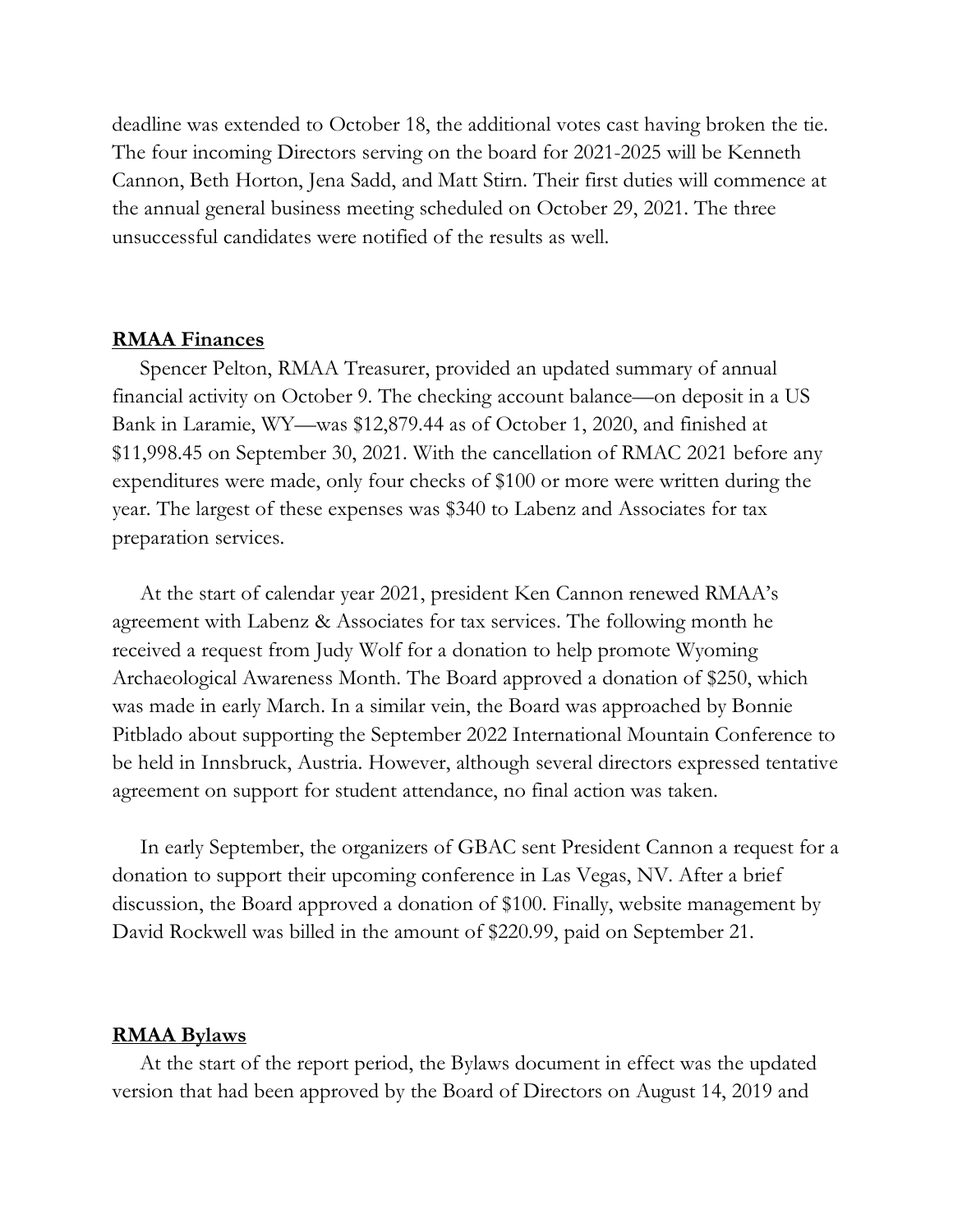posted to the "About RMAA" page on the website. No significant new Bylaws issues arose during the past year and, therefore, no changes to the posted Bylaws have been made or proposed.

## **RMAA Merchandise and Other Fund-Raising**

Continuing a conversation on-going from the previous year, the Board of Directors discussed options to generate revenues for the organization beyond any profits resulting from the Rocky Mountain Anthropological Conference. One of these options focused on selling RMAA/RMAC-branded merchandise such as apparel (hats, shirts, jackets, etc.), coffee mugs, travel mugs, and the like.

Director Rebecca Sgouros volunteered to head up this effort and, on October 26, 2020 she began by sending the Board some initial ideas on designs for shirts and jackets of various styles. In mid-December, president Ken Cannon suggested the Board consider designing digital greeting cards for fundraising purposes. Specifically, he cited the website ecocards.org that contains the promotion: "Each time you send a greeting card through EcoCards, a minimum \$1\* donation is made to the charity of your choice. Create an EcoCard, then choose the donation amount and designated charity for each card sent." \*A 15% processing fee is added per card sent.

In mid-August, Director Sgouros set up an account with the online merchandising company Bonfire.com. On August 27, she initiated a discussion about the details of our merchandising effort, focused on the types and costs of goods the Board members were most interested in selling first. Appropriate prices to attract buyers were a major part of these conversations. In early October, she provided the Directors with a list of four types of shirts and hoodies, and proposed prices for final approval.

## **RMAC 2021**

Planning for the conference began in earnest this year, after the choice of southern Colorado as the location had been decided at RMAC 2019 in Logan, Utah. The initial conference organizers were co-chairs Bonnie Pitblado (University of Oklahoma) and Jason LaBelle (Colorado State University), who intended to include a theme honoring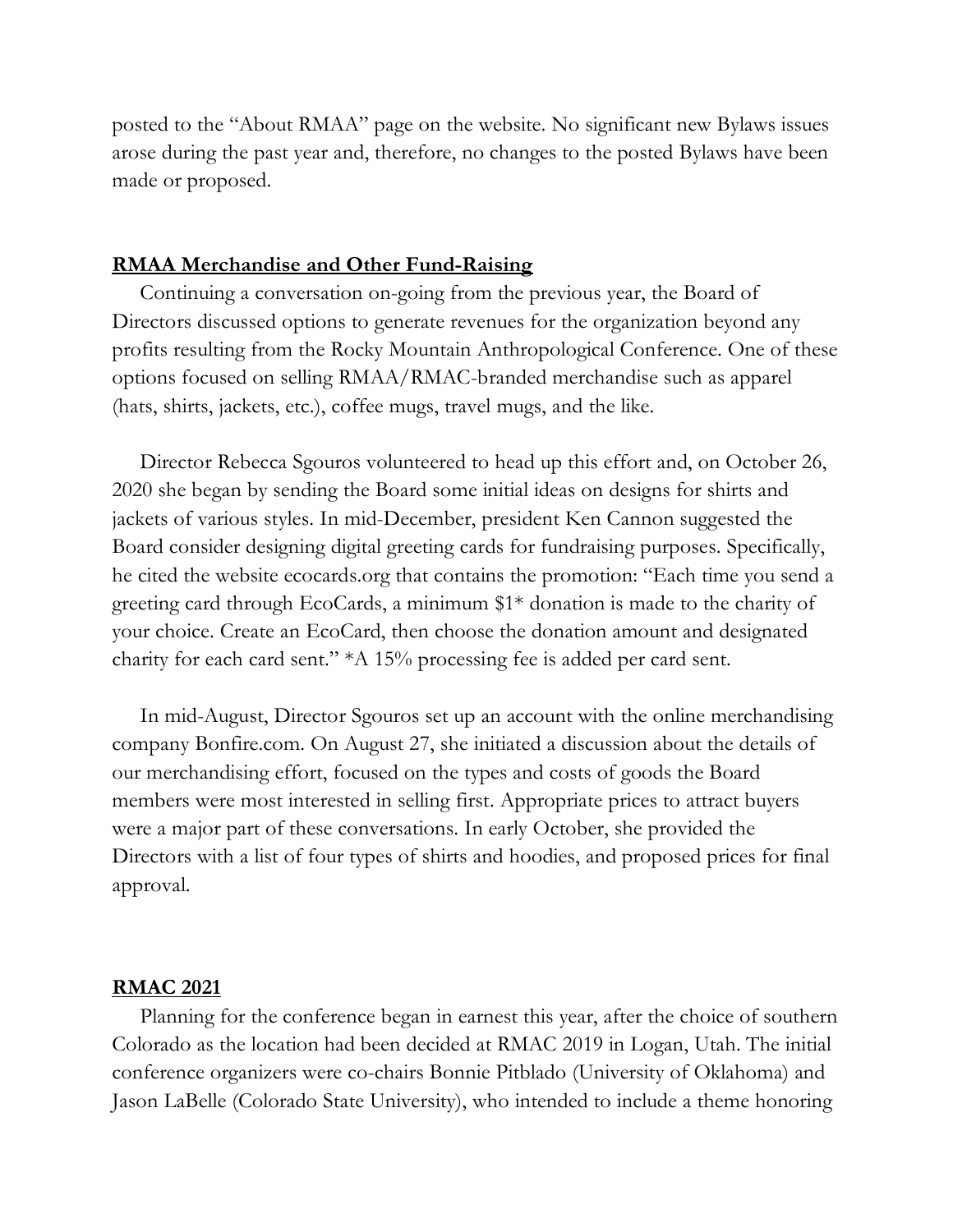the career of the late Dennis Stanford given his long history of field work in the San Luis Valley and adjacent mountains in southern Colorado. The conference committee was expanded in September 2020 to include local assistance from Caroline Gabe and Chris Merriman of Adams State University in Alamosa, CO.

Early conversations about RMAC 2021 during the year acknowledged the challenges of organizing a conference during the on-going Covid-19 pandemic. Considering the potential limitations on large indoor gatherings that might still be in place should the pandemic persist, the co-chairs suggested focusing RMAC events on outdoor activities such as field trips to well-known local archaeological sites. Among the sites suggested by Board members and the co-chairs were Cattle Guard, Black Mountain, Upper Crossing, Pike's Stockade, and various rock art sites.

In early March, co-chair Jason LaBelle began contacting prospective field trip leaders to previously suggested sites. The following month, he circulated a general announcement about RMAC 2021 to be posted online, mentioning that registration would open on June 1. However, in early June with inquiries about registration coming in, the online signup system was not yet in place.

Conversations ensued throughout the month of June concerning all the logistical details including the PayPal registration process, presentation abstract submissions, field trips, liability insurance, and proof of RMAA's non-profit status. A phone conversation on July 2 between president Ken Cannon and secretary Kevin Black about online registration and abstract submissions was followed by a request to the webmaster to design the necessary links to accomplish both. These details were in place on the website by July 9. In mid-July, RMAA's state and province representatives were asked to help publicize this year's RMAC.

Also in early July, secretary Kevin Black initiated discussions with History Colorado and BLM personnel about conducting an RMAC field trip to the Pike's Stockade area that might include an extensive, time-consuming hiking component. This idea was generally supported by co-chair Jason LaBelle given that all other planned field trips were to "drive-up" site locations with little hiking involved. Mr. Black made arrangements to conduct a pre-conference field trip in August to evaluate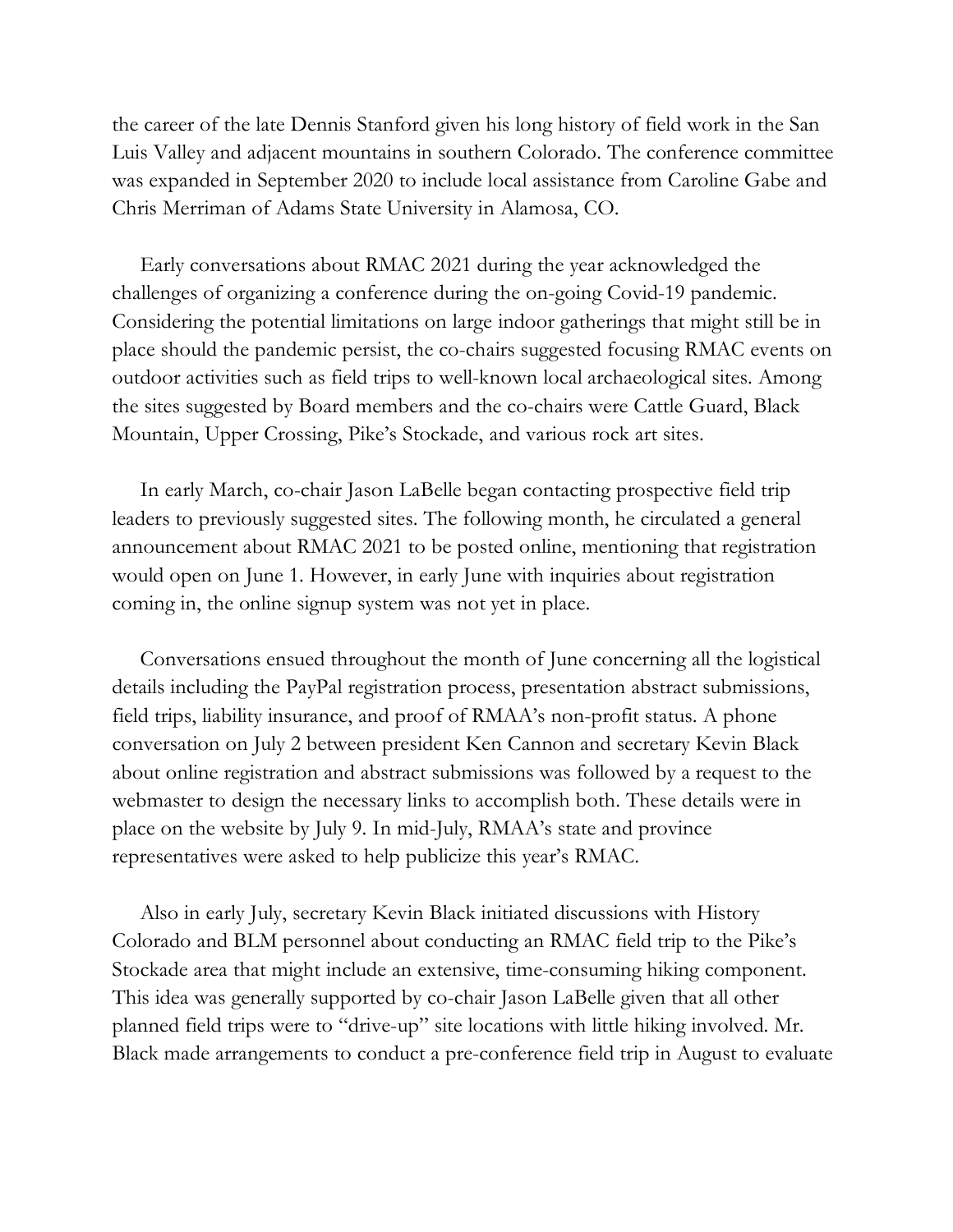how many field trip events could be reasonably done in a day considering travel and round-trip hiking time. Plans for this field visit were finalized in early August.

In mid-July, co-chair Jason LaBelle began contacting leaders of the proposed field trips to submit logistical details including maps with parking information, a short reading list, and site-specific talking points to discuss while driving to those locations. In July and August, Dr. LaBelle broadly disseminated a call for registrations to RMAC 2021. Shortly thereafter, the Board of Directors discussed scheduling a meeting to focus on nominations for the coming election at RMAC 2021. At the same time the conference committee members were considering their options in light of the ongoing pandemic with the rapidly rising number of cases of the 'Delta variant' of Covid-19.

On August 11, the Board of Directors formally scheduled their next meeting two days hence but, the next day, the RMAC 2021 committee announced their decision to cancel the conference. The registration figure for the planned September 9–11 conference in Alamosa, CO at the time of this cancellation was 41 people, including eight students. Of those 41 registrants, nine had intended to present a poster at the conference. Financially, total RMAC expenditures were negligible because the deadlines to make deposits to reserve blocks of rooms at local lodging establishments had not been reached at the time of the August 12 cancellation. Other routine conference expenditures likewise had not yet been made. In mid-August, the conference committee was asked to provide a summary of RMAC 2021 registrations and costs in time for the annual meeting.

The consequences of cancelling the 2021 conference were discussed at length during the August 13 meeting of the Board of Directors. One question not yet answered was whether to reschedule RMAC in Alamosa for 2022 or to keep the existing odd-year event with Laramie, WY as the next venue in 2023. Related to this odd-year planning has been the practice of holding the biennial RMAC and GBAC conferences in alternating years. But because of the pandemic, GBAC organizers decided to reschedule their cancelled 2020 conference to October 2021. Whether GBAC will resume holding conferences in future even-numbered years is not currently known.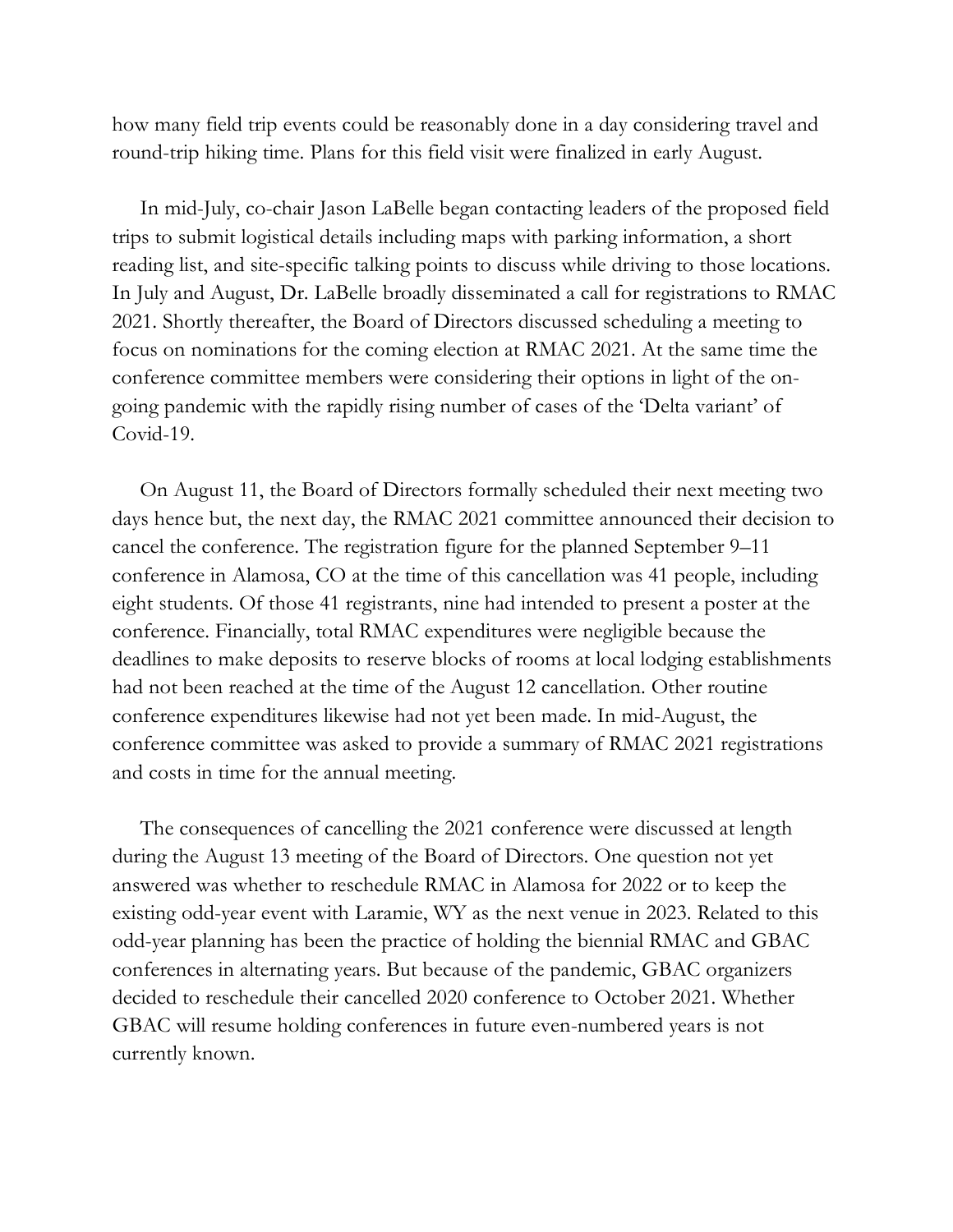## **RMAC 2023**

As previously decided at RMAC 2019 in Logan, UT, RMAC 2023 will be held in Laramie, WY but the conference committee has not yet been announced and no other details are available at this time.

## **RMAA Social Media and Website**

In early January, president Ken Cannon received a request to post a job announcement. This precipitated a brief discussion among the Board of Directors about whether that kind of posting was appropriate for our online outlets. The directors generally agreed that we should approve such postings so long as they fit our anthropological theme and location in the Rocky Mountain region.

Webmaster David Rockwell submitted his final report on website activity for the previous year on October 13, 2020 and followed with a 2020-2021 report on September 13, 2021. He served as the primary webmaster through August 18, 2021, working from his residence in Montana. On August 19, Mary Sullivan—recently retired from History Colorado in Denver—was announced as the new RMAA webmaster with help in the transition from Mr. Rockwell. Kevin Black, RMAA Secretary, continued as the lead contact for prospective changes and updates.

During the year, three of the nine web pages were updated. Six website pages were not updated this year: About RMAA, Member Projects, Forum, Past Meetings, Links, and Contact Us. Updated pages are as follows:

"Home" page: The most prominent change revised the pop-up screen with a new RMAC 2021 announcement, posted on April 10. This was updated in July when the registration and abstract submission links were created (see below). In mid-August, the pop-up screen and underlying home page were updated with the announcement of the cancellation of RMAC 2021.

"News/Announcements": A link to the annual report for 2019–2020 was added on November 2. Also, the RMAC 2021 announcement was posted on April 10. In early May, treasurer Spencer Pelton forwarded a fieldwork opportunity announcement to the board for their approval, and it was posted here on May 4 (re: Willow Springs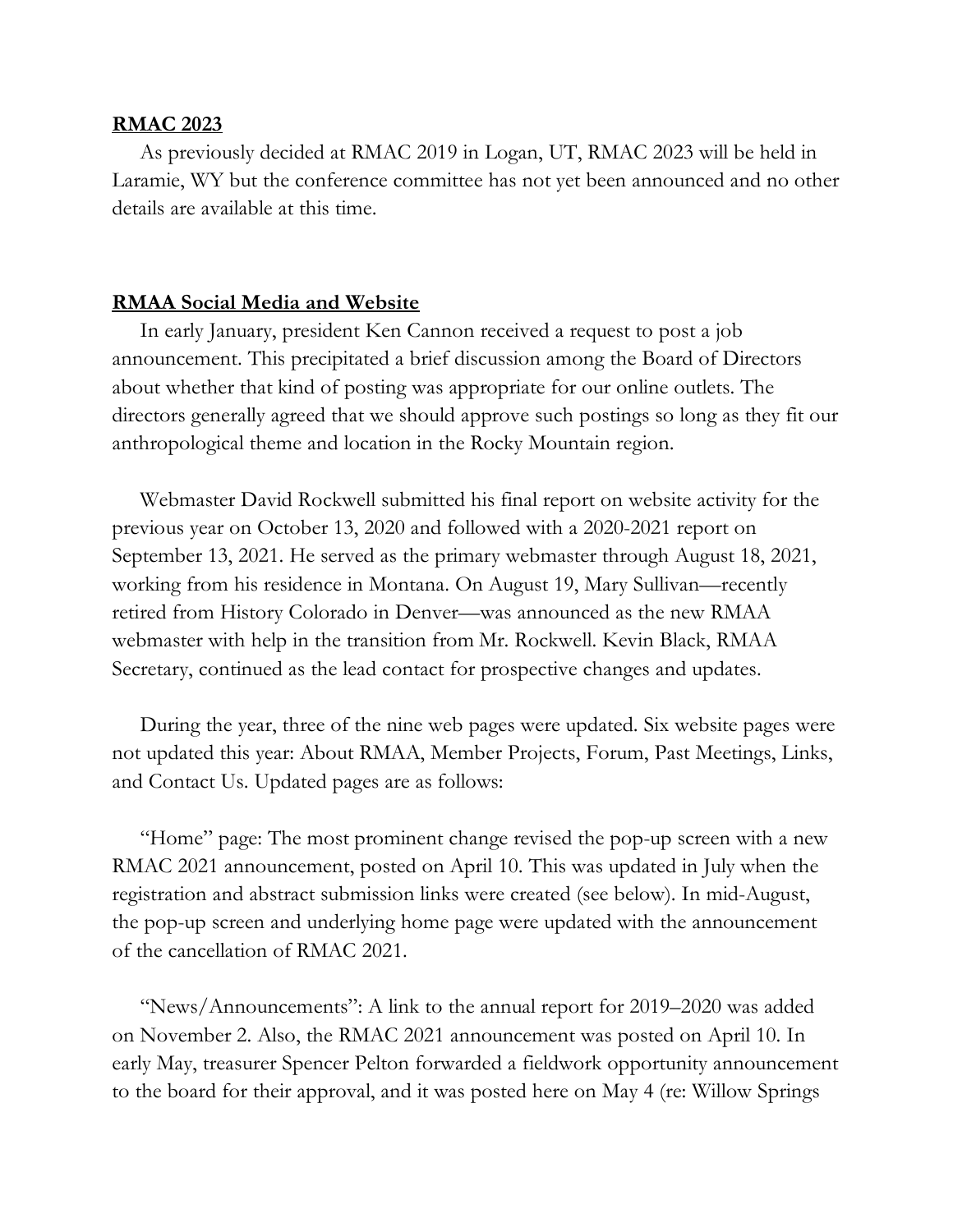Campsite in southern Wyoming). On July 19, an announcement was added about this year's election for the four opening seats on the Board of Directors, as well as a call for a new volunteer webmaster. The webmaster language was then deleted in late August.

"RMAC 2019/2021": This page was revised late in 2020 to the updated heading 'RMAC 2021' with a note on further details yet to come. The general announcement about RMAC 2021 in Alamosa was then included on this page in April and revised on June 4 to reflect a delay in setting up online registrations. In early July, further significant revisions were made, setting up the conference registration and abstract submission links. On July 19, language was added about this year's election for the four opening seats on the Board of Directors. The announcement about the cancellation of RMAC 2021 was added on August 13, and the wording of the upcoming election was updated ten days later.

#### **Miscellaneous**

On October 15, 2020, secretary Kevin Black distributed the draft of the 2019-2020 annual report to the Board of Directors, and it was posted in final form on November 2. A month later, Mr. Black sent the Board updated spreadsheets on RMAA email contacts and organization history (list of past directors, conference chairs, field trip organizers, etc.). As a follow-up in early December, director Molly Cannon sent the Board a revised and expanded spreadsheet of RMAA email contacts and RMAC sponsors. In mid-December, president Ken Cannon received the mailing list of the Wyoming Association of Professional Archaeologists (WAPA) for integration into the RMAA list.

At the request of the Board, director Rebecca Sgouros set up a general email account and password for the Board's use in late October 2020:  $<$ rockymountainanthro $@g$ mail.com>.

Following up on earlier discussions, on October 29, 2020 director Bill Eckerle sent the Board of Directors his initial list of six prominent "Archaeologists of the Rocky Mountain High Country." His idea has been to create and publicize a kind of 'Hall of